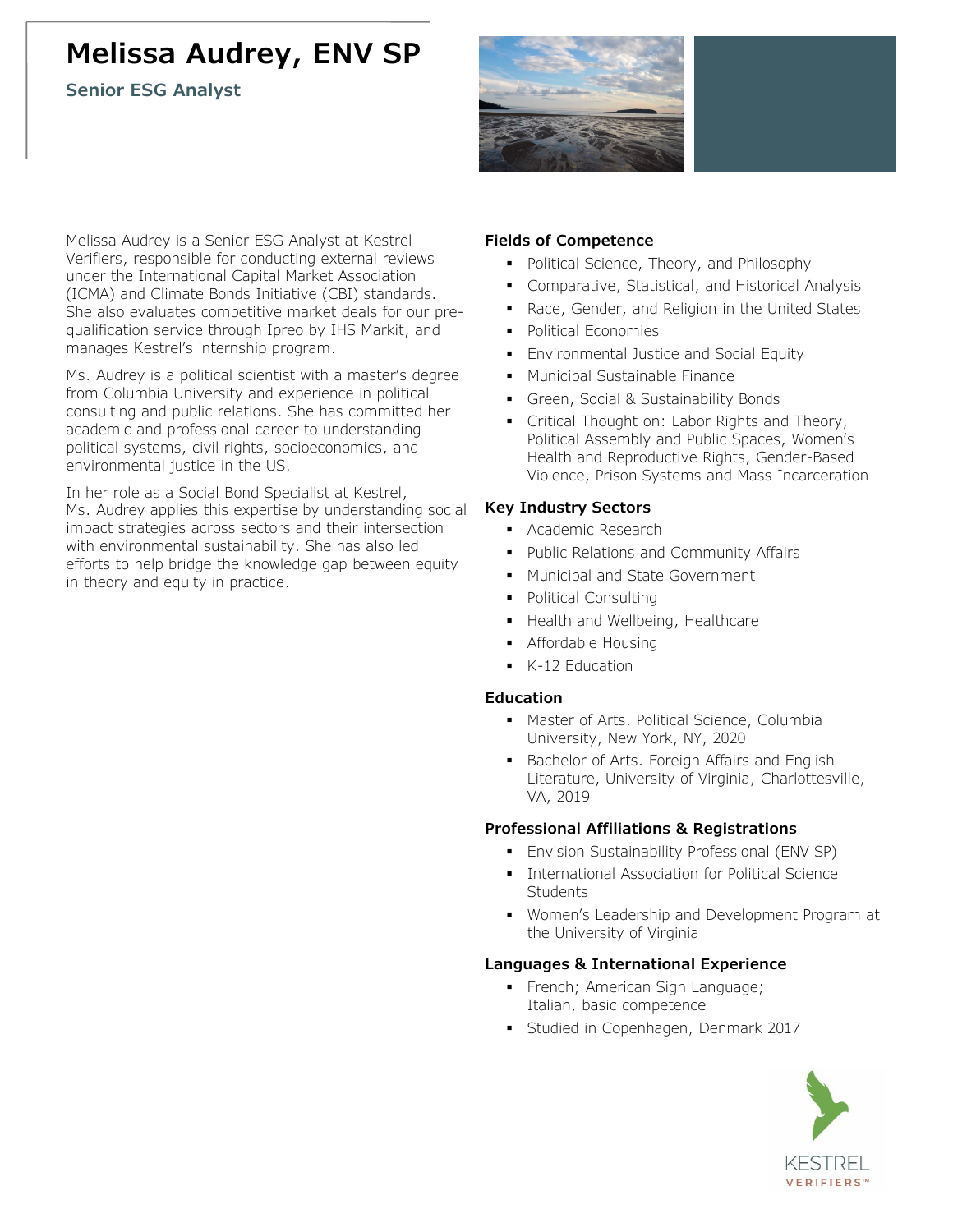# **Municipal Sustainable Finance**

#### **Municipal Bond Review for Upcoming Issues, Kestrel Verifiers, 2021-Present Verifier Analyst**

Currently serving as an ESG Analyst, Social Bond Specialist and Social Equity expert on the Verifier Team. Helping establish Kestrel as a leader in US public finance by preparing Verifier's Reports on Climate Bonds and Second Party Opinions on Green, Social and Sustainability Bonds. Performing outreach and education to underwriters, financial advisors and issuers. Leading research in racial and socioeconomic equity, US muni market mapping of UN Sustainable Development Goals, and building the bridge between academic literature on equity and equity in practice. Recruited, hired and trained interns and analysts. Assisted in the verification of over \$4 billion in transactions 2021 and helped expand market share.

## **Public K-12 Education and Charter Schools, Second Party Opinions, Kestrel Verifiers, 2021 Lead Analyst**

Served as partial Lead Analyst and client relations manager for engagements with Newark Public Schools, KIPP New York City Charter Schools, and Friends of TEAM Charter Schools. Prepared Second Party Opinions for one Sustainability Bond and two Social Bonds which all addressed racial equity.

## **Solar Energy, Verifier's Reports, Kestrel Verifiers, 2021**

## **Lead Analyst**

Served as Lead Analyst and client relations manager for engagements with California Community Choice Financing Authority. Evaluated bond-financed projects against CBI's solar criteria and prepared a Verifier's Report.

#### **Higher Education, Second Party Opinions and Verifier's Reports, Kestrel Verifiers, 2021 ESG Analyst**

Evaluated bond-financed activities for Stanford University (Sustainability Bond – Climate Bond Certified) and provided a Second Party Opinion and Verifier's Report highlighting health equity, energy efficient campus design, and affordable student housing. Evaluated bond-financed activities for Oberlin College (Green Bond – Climate Bond Certified) and provided a Verifier's Report. Evaluated bond-financed activities for University of Minnesota (Sustainability Bond) and provided a Second Party Opinion featuring analysis of healthy equity for Native American Indians, Indigenous Communities, and Tribal Nations.

#### **Museums and Other Public Facilities, Second Party Opinions, Kestrel Verifiers, 2021 ESG Analyst**

Evaluated bond-financed activities and prepared Second Party Opinions for the American Museum of Natural History and Longwood Gardens. Established new project categories under the Social Bond Principles, including "Biocultural Diversity and Research" and "Preservation of Natural and/or Cultural History."

#### **Affordable Housing, Second Party Opinions, Kestrel Verifiers, 2021 ESG Analyst**

Evaluated bond-financed activities and prepared Second Party Opinions for Colorado Housing and Finance Authority, Texas Department of Housing and Community Affairs, Tennessee Housing Development Agency, Wisconsin Housing and Economic Development Authority, Housing Authority of the City and County of Denver, Cuyahoga Metropolitan Housing Authority, California Municipal Finance Authority, and the City of Anaheim.

# **Public Transportation, Verifier's Reports, Kestrel Verifiers, 2021**

# **ESG Analyst**

Evaluated bond-financed activities and prepared Verifier's Reports for Washington Metropolitan Area Transit Authority and Denver Regional Transportation District.

## **Water, Wastewater, and Waste Management Bonds, Second Party Opinions, Kestrel Verifiers, 2021**

## **ESG Analyst**

Evaluated bond-financed activities and prepared Second Party Opinions for Gainesville Regional Utilities, Seattle Public Utilities, and Milwaukee Metropolitan Sewer District.

#### **Other Renewable Energy, Second Party Opinions, Kestrel Verifiers, 2021 ESG Analyst**

Evaluated bond-financed activities and prepared a Second Party Opinion for Tacoma Power, a fully hydroelectric energy utility.